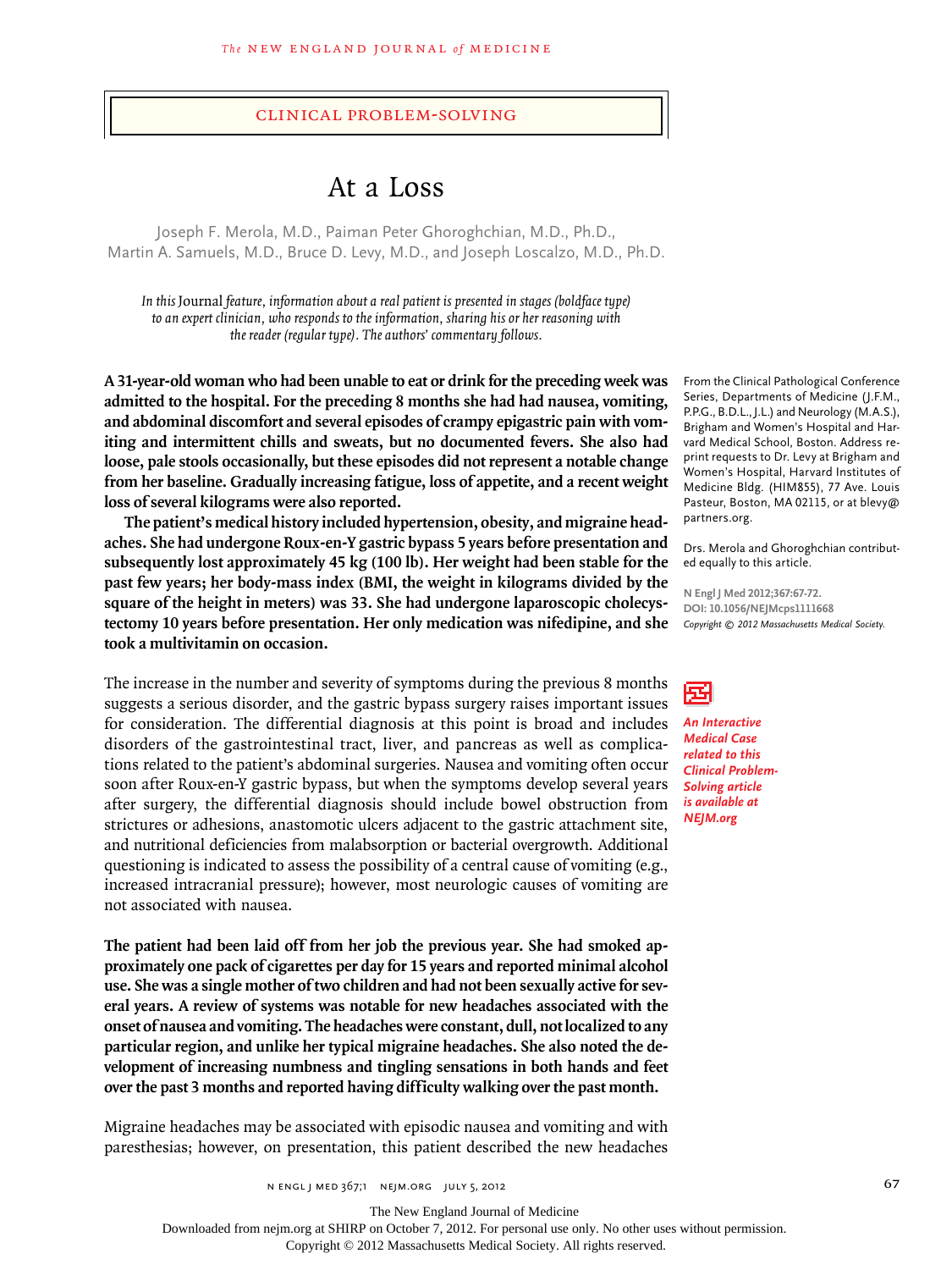as being different from her typical migraines. The tingling in her feet suggests the possibility of peripheral neuropathy, which rarely results from cobalamin (vitamin  $B_{12}$ ) deficiency alone but can occur with deficiencies of multiple B vitamins or with copper deficiency. The patient's history of gastric bypass surgery puts her at risk for malabsorption and for deficiencies of vitamins and other nutrients, particularly iron, B vitamins, vitamin D, vitamin E, zinc, copper, and essential fatty acids. Her history of obesity increases the risk of diabetes and its complications (including gastroparesis and neuropathy); however, weight loss after bariatric surgery should decrease the risk of diabetes. Spinal cord disorders could be the source of the symptoms in her legs and feet.

**On examination, the patient was afebrile; her pulse was 115 beats per minute, her blood pressure 184/119 mm Hg, and her respiratory rate 14 breaths per minute. There was no jugular venous distention. The findings on cardiovascular and pulmonary examinations were otherwise within normal limits. Slight epigastric tenderness on palpation was present without rebound or guarding. Sensation of light touch was decreased from her toes to just below her knees, sensation of vibration was absent at her toes and decreased at her ankles, and deep-tendon reflexes were diminished at both the knees and the ankles. Her toes were downgoing in response to plantar stimulation.**

**The patient continued to have intractable nausea and vomiting in the emergency department. Intravenous fluids were administered (1 liter of 0.90% sodium chloride followed by a continuous infusion of 5% dextrose in a solution of 0.45% sodium chloride). She was admitted to the hospital for further evaluation and management of care.**

**The hematocrit was 29.4%, with a mean corpuscular volume of 109 fl. The white-cell count was 9350 per cubic millimeter and her platelet count 432,000 per cubic millimeter. The aspartate aminotransferase level was 210 U per liter, alanine aminotransferase 44 U per liter, alkaline phosphatase 191 U per liter, total bilirubin 0.6 mg per deciliter (10.3 μmol per liter), albumin 3.3 g per deciliter, prothrombin time 13.6 seconds, and partial-thromboplastin time 33.8 seconds. Amylase and lipase levels were normal, and a serum test for beta human chorionic gonadotropin was negative. Abdominal computed tomography revealed a diffusely fatty liver, with focal sparing of the medial portion of the right lobe, and hepatomeg-** **aly, with a liver span of 26.5 cm; the spleen, measuring 14.2 cm, showed borderline enlargement. There were no enlarged lymph nodes, and the pancreas appeared normal. The patient's gallbladder had been removed, and she had undergone gastric bypass with antegastric, antecolic Roux-en-Y gastrojejunostomy and distal enteroenterostomy; the appearance of the excluded portion of the stomach was unremarkable.**

There is no evidence of heart failure, but the patient's blood pressure is inadequately controlled by the prescribed nifedipine, and her elevated blood pressure, together with the intractable nausea and vomiting, may have a neurologic cause. It is important to establish whether she has been taking her medication as prescribed.

The elevation in the aspartate aminotransferase level without a concomitant increase in the alanine aminotransferase level suggests that the former may be of muscular origin, although this pattern may also be seen in association with alcoholic fatty liver disease. The macrocytic anemia suggests the possibility of folate or cobalamin deficiency; the patient is at particular risk for both, given her history of gastric bypass surgery. In addition, chronic alcohol use with associated malnutrition can lead to macrocytosis. Copper deficiency can also lead to anemia, but the anemia is typically microcytic, a result of associated iron deficiency.

**On the second hospital day, confusion, blurry vision, and vertigo developed abruptly. A repeat examination revealed impaired lateral gaze in both eyes and nystagmus on both horizontal and upward gaze, with a positive Romberg test. The patient was noted to have a wide-based, unsteady gait and was able to take only a few steps, with assistance from two people. She gave vague responses to questions for which she would be expected to know the answer (e.g., describing her children). The patient recalled nothing about a simple story when questioned 5 minutes after hearing it. She did not remember the physicians who had been caring for her and repeatedly asked the same questions of hospital staff at intervals of approximately 15 minutes.**

The abrupt and dramatic development of ataxia, oculomotor dysfunction, and encephalopathy is typical in patients with Wernicke's encephalopathy that is caused by a deficiency of thiamine

The New England Journal of Medicine

Downloaded from nejm.org at SHIRP on October 7, 2012. For personal use only. No other uses without permission.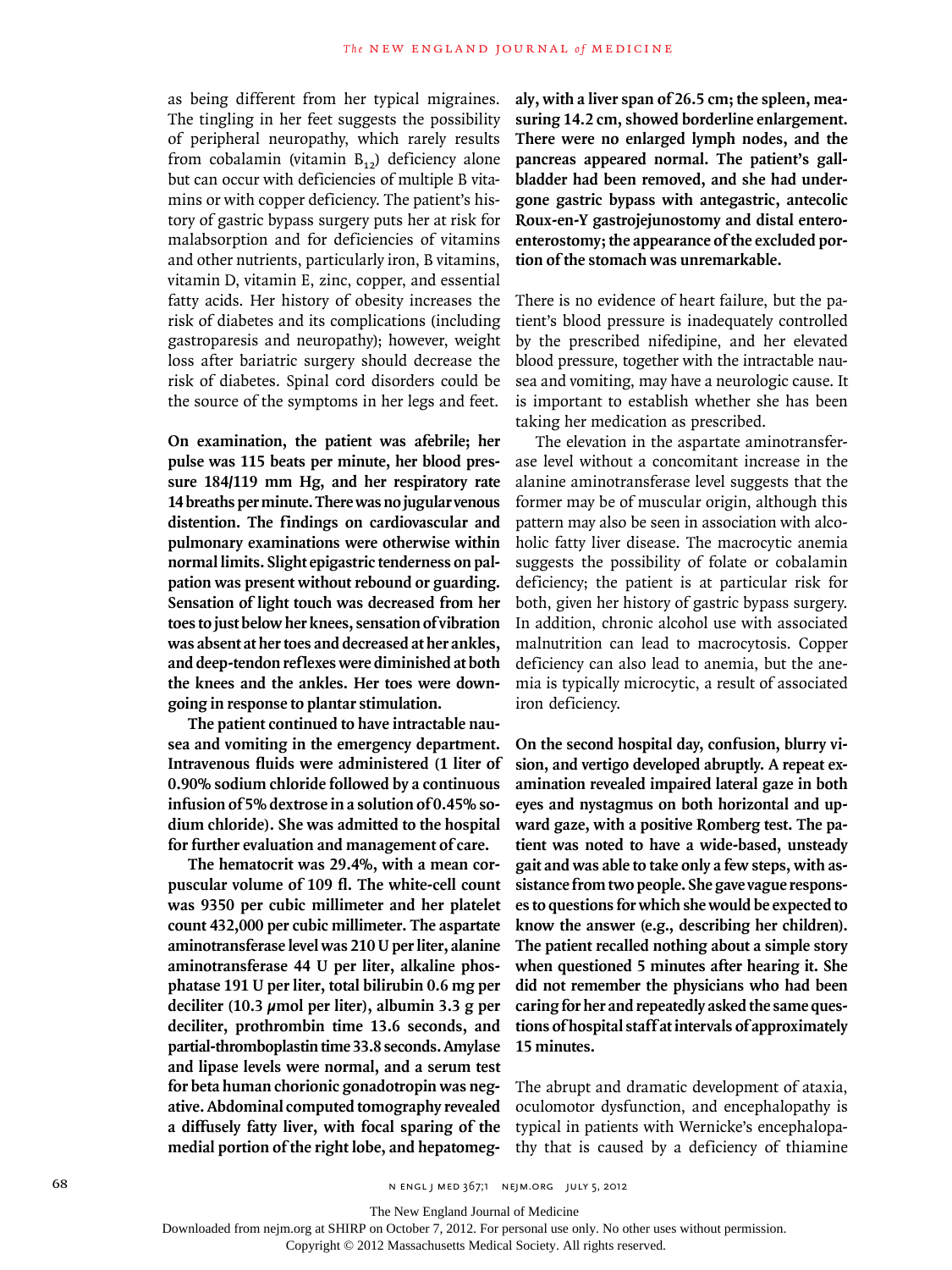(vitamin  $B_1$ ). Thiamine deficiency can also be manifested as acute encephalopathy. This patient's amnestic state rules out a sole finding of myelopathy (e.g., transverse myelitis), myeloneuropathy (e.g., copper deficiency), or neuropathy (e.g., diabetes or chronic alcohol exposure). The findings of reduced reflexes and length-dependent sensory loss in the legs are inconsistent with a pure encephalopathy (e.g., infectious or paraneoplastic limbic encephalopathy) or encephalomyelopathy (e.g., cobalamin deficiency). Giving patients with thiamine deficiency glucose before administering thiamine, as was done in the treatment of this patient, can precipitate or worsen Wernicke's encephalopathy. Parenteral thiamine should be administered immediately and, in general, before the administration of glucose.

**The patient was given 500 mg of thiamine intravenously on an emergency basis. Subsequent testing revealed low levels of whole-blood thiamine (45 nmol per liter; normal range, 80 to 150) and of serum folate (4.6 ng per milliliter [10.4 nmol per liter]; normal range, 5.3 to 9.9 ng per milliliter [12.0 to 22.4 nmol per liter]), copper (46 μg per deciliter [7.2 μmol per liter]; normal range, 80 to 155 μg per deciliter [12.6 to 24.4 μmol per liter]), zinc (57 μg per deciliter [8.7 μmol per liter]; normal range, 66 to 120 μg per deciliter [10.0 to 18.4 μmol per liter]), and 25-hydroxyvitamin D (6 ng per milliliter [15 nmol per liter]; normal range, 25 to 80 ng per milliliter [62 to 200 nmol per liter]). Levels of cobalamin and methylmalonic acid were normal. Serum and urine toxicology screens were normal, and the level of serum ammonia and the results of protein electrophoresis and rapid plasma reagin testing were within normal limits.**

The patient's thiamine deficiency is probably attributable to malabsorption resulting from the Roux-en-Y gastric bypass, in which a segment of the small intestine is circumvented; bacterial overgrowth of the small intestine, which may also occur after this surgery, could be another cause. Deficiencies of vitamin D, copper, and zinc are also known to occur after gastric bypass surgery, as is cobalamin deficiency, although this patient does not have cobalamin deficiency. To prevent the development of nutrient deficiencies, dietary supplementation with essential vitamins and minerals is required after gastric bypass. Because administration of thiamine has few ad-

verse effects and several of the complications of thiamine deficiency are irreversible, intravenous thiamine was administered in this patient on an emergency basis.

**Electromyography was performed to evaluate the peripheral neuropathy noted on presentation, and the results suggested a generalized, length-dependent polyneuropathy with prominent involvement of sensory axons but no electrophysiological evidence of a demyelinating polyneuropathy. Magnetic resonance imaging of the brain showed enhancement and enlargement of the mammillary bodies (Fig. 1), indicating necrosis and confirming the diagnosis of Wernicke's encephalopathy.**

The results of both these diagnostic tests are consistent with the diagnosis of Wernicke's encephalopathy. Given the patient's typical clinical presentation, however, these studies would not be required to establish the diagnosis unless the patient did not have a prompt response to the administration of parenteral thiamine.

**The patient's headache, nausea, vomiting, oculomotor dysfunction, ataxia, and memory impairment abated on administration of 500 mg of thiamine intravenously three times per day for 2 days, then daily for 7 days. To address the additional nutrient deficiencies, the patient was given intravenous copper and oral zinc, folate, cyanocobalamin, and ergocalciferol, as well as a daily multivitamin.**

**The patient subsequently reported having had depression for the previous several months and amended her initial report of "minimal" alcohol use, stating that she had engaged in binge drinking over the previous several weeks. She also said that she had not taken nifedipine or the recommended bariatric nutritional supplements routinely. Her blood pressure improved after treatment with nifedipine was restarted and with the addition of lisinopril. A psychiatric consultation was scheduled for soon after discharge to assist in the management of depression, discontinuation of unhealthy alcohol use, and adherence to the regimen for medication and nutritional supplementation. She was discharged home on daily supplementation with 100 mg of oral thiamine in addition to copper, cyanocobalamin, ergocalciferol, folic acid, a multivitamin, zinc sulfate, and magnesium gluconate.**

**Six weeks after hospital discharge, the patient had improvement in short-term memory, normal** 

The New England Journal of Medicine

Downloaded from nejm.org at SHIRP on October 7, 2012. For personal use only. No other uses without permission.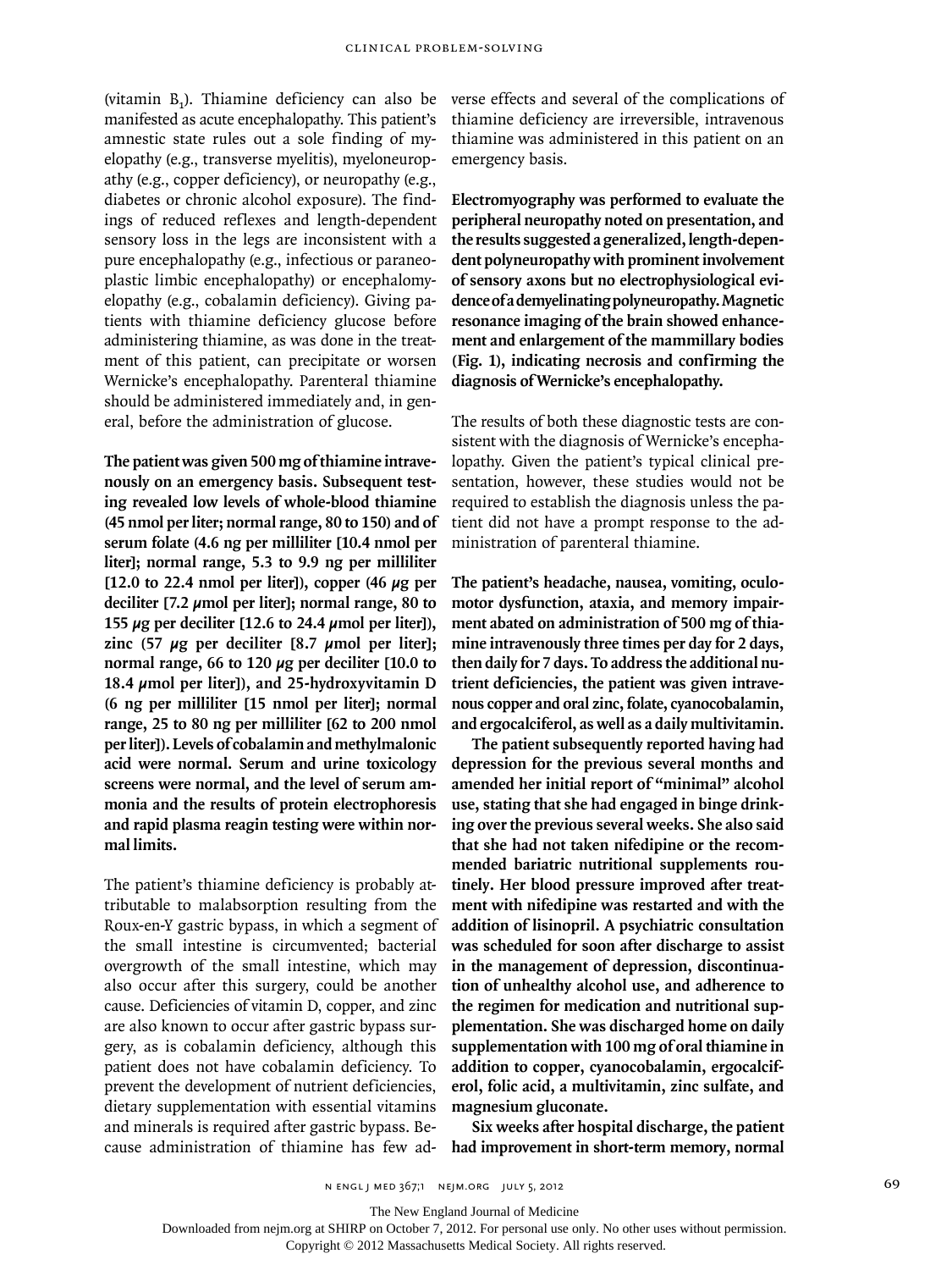#### The NEW ENGLAND JOURNAL of MEDICINE



**Figure 1. Axial Images of the Brain.**

Enlargement of the mammillary bodies is shown in an image obtained with fluid-attenuated inversion recovery sequencing (Panel A, arrow), and enhancement is shown in a  $T_1$ -weighted magnetic resonance image obtained after the administration of contrast material (Panel B).

**language function, and normal eye movement, with the exception of mild impairment of left eye adduction and a rotatory nystagmus on leftward gaze.**

### Discussion

In the 1880s, Carl Wernicke first described hemorrhagic changes in the gray matter of the mammillary bodies in three patients with alcoholism, a condition that he called polioencephalitis hemorrhagica superior, and Sergei Korsakoff independently described a "polyneuritic amnestic syndrome" in 18 patients with alcoholism.1-4 In a large clinical study performed by Victor and colleagues at Boston City Hospital in the 1950s, Wernicke's encephalopathy was described as an encephaloneuropathic syndrome consisting of changes in mental status (confusion, confabulation, short-term memory loss, and psychosis), ocular dysfunction (nystagmus, gaze palsies, and ophthalmoplegia), and gait ataxia.5 Usually beginning with double vision, dysarthria, ataxia, and paresthesias of the legs, Wernicke's encephalopathy can rapidly progress to Korsakoff's syndrome, which is characterized by anterograde and retrograde amnesia, confabulation, meager content in conversation, lack of insight, and apathy. With repeated or severe attacks of Wernicke's encephalopathy, the neurologic abnormalities may become irreversible. Therefore, the condition must be viewed as a medical emergency requiring prompt treatment with parenteral thiamine, and efforts should be made to prevent its occurrence by providing thiamine supplementation in patients recognized to be at high risk for deficiency.

Although Wernicke's encephalopathy is typically observed in malnourished patients with alcoholism, clinically significant thiamine deficiency, which may lead to heart failure, can also develop in patients with chronic gastritis or Crohn's disease, in patients with repetitive vomiting resulting from chemotherapy, and in those who have undergone bariatric surgery. In some patients with thiamine deficiency, plasma thiamine levels are normal; thus, measurement of the more sensitive whole-blood thiamine level is necessary to confirm the diagnosis. In rare situations, measurement of the thiamine diphosphate level or erythrocyte thiamine transketolase activity is necessary for diagnosis. The case presented here highlights the increased risk of deficiencies of thiamine and other nutrients in patients after gastric bypass surgery,<sup>6</sup> especially when, as in this patient, there is concomitant alcohol use and prolonged nausea and vomiting.

There should be a low threshold for thiamine administration to prevent heart failure and Wernicke's encephalopathy in patients at risk for deficiency or in those with symptoms that may be the result of deficiency; intravenous thiamine

70 N ENGL J MED 367;1 NEJM.ORG JULY 5, 2012

The New England Journal of Medicine

Downloaded from nejm.org at SHIRP on October 7, 2012. For personal use only. No other uses without permission.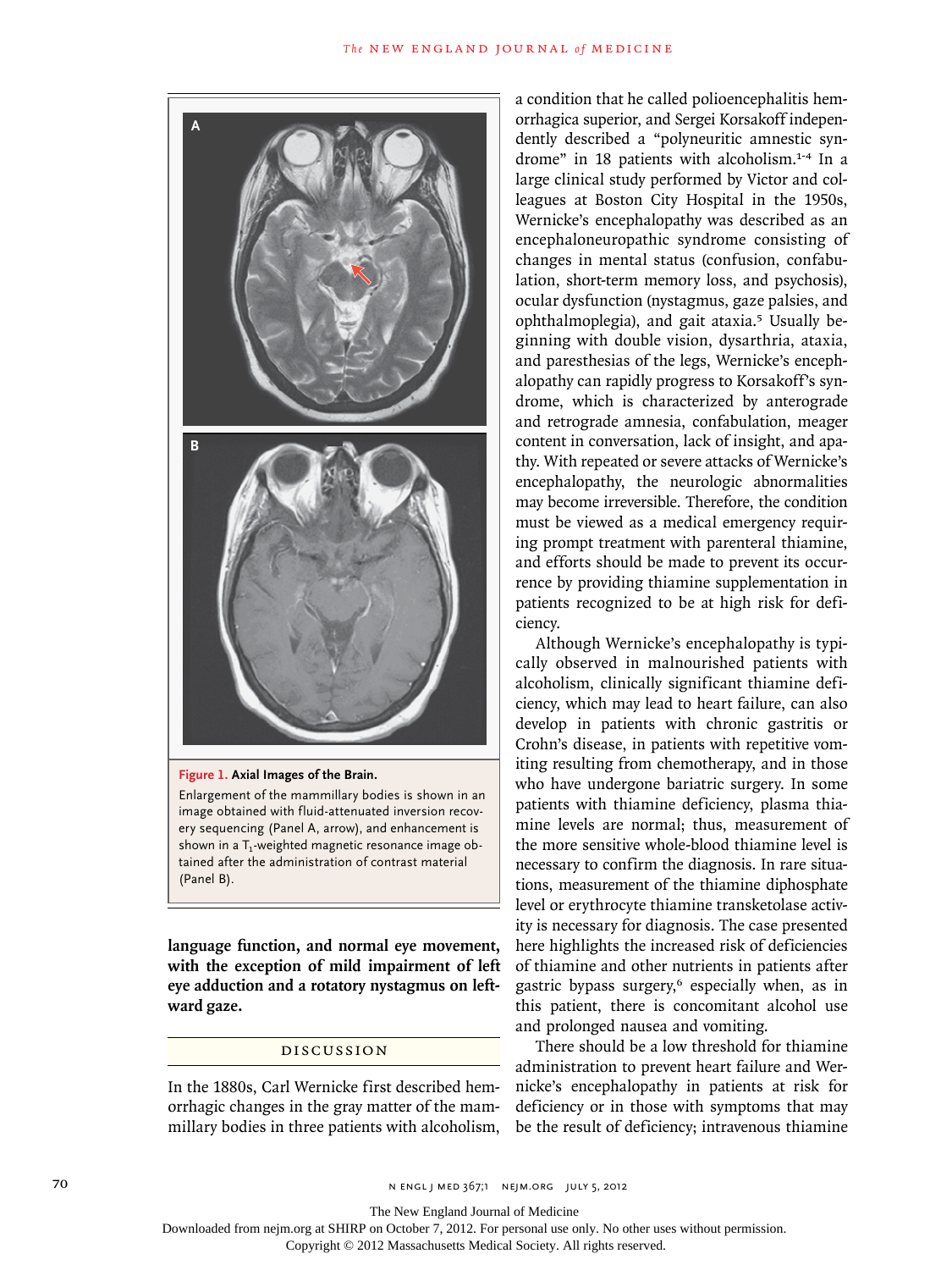is safe, and the administration of glucose without thiamine can precipitate or worsen Wernicke's encephalopathy. Prophylactic thiamine administration would have been a reasonable approach to the treatment of this patient, given her vomiting and history of gastric bypass surgery, and would probably have prevented the worsening of her condition in the hospital. Because the absorption of oral thiamine is erratic, parenteral thiamine, as administered in this case, should be used to treat clinically significant thiamine deficiency.7 Data from randomized trials are lacking to inform the optimal dosing regimen; however, clinically significant thiamine deficiency is typically treated with at least 200 mg of parenteral thiamine daily for 2 days,<sup>7</sup> with some experts recommending 500 mg three times daily for 2 days, followed by 500 mg once daily for 5 days.<sup>8</sup> On completion of parenteral treatment, the patient should take an oral thiamine supplement daily.

With the increasing prevalence of obesity in the United States, bariatric surgeries are being performed more frequently.6 There are two major categories of bariatric procedures: malabsorptive (in which food is made to bypass a large segment of the intestine) and restrictive (in which staples or an adjustable gastric band is used to limit the amount of food that can be accommodated in the stomach). The Roux-en-Y gastric bypass procedure is an example of a combined malabsorptive and restrictive approach that involves stapling the stomach to form a small pouch while also bypassing part of the intestine (Fig. 2).

Gastric bypass surgery puts patients at a much higher risk of nutritional deficiencies than does gastric band surgery because food bypasses the duodenum, compromising the absorption of vitamins and minerals. In addition to thiamine deficiency, this patient had deficiencies of copper, zinc, folate, and vitamin D. Copper deficiency causes a myeloneuropathy without an encephalopathy,<sup>9,10</sup> and this condition can be clinically similar to the subacute combined degeneration of the posterior and lateral columns of the spinal cord that is seen in cobalamin deficiency. Because the patient was symptomatic, with a polyneuropathy, copper was administered intravenously to allow for more rapid correction; however, copper deficiency can also be treated with oral supplementation. Serum levels of copper and zinc should be followed closely when oral





stomach is stapled to create a small gastric pouch, and the small intestine is divided at the midjejunum. The gastric pouch is anastomosed to the dis-Fig # 1 tal portion of the jejunum (Roux limb), and the distal stomach and proximal portions of the jejunum (biliopancreatic limb) are anastomosed farther down the jejunum to create a common channel.<br>' bid obesity that combines restrictive and malabsorptive approaches. The The Roux-en-Y gastric bypass is a procedure used for the treatment of mor-

DE

Salomon

replacement of copper is used, especially in pa- $\frac{1}{2}$  tients who are also receiving a supplement for zinc deficiency, because zinc and copper compete for intestinal absorption.

Given the postoperative risk of profound vitamin and mineral deficiencies, patients who have undergone bariatric surgery should have close follow-up with a bariatric dietitian and should understand the importance of adherence to postoperative vitamin and mineral supplementation, including daily intake of calcium, vitamin D, cyanocobalamin, and a multivitamin that includes iron, folic acid, copper, zinc, and thiamine.<sup>11-13</sup> This case highlights the risks of nonadherence to supplementation regimens and the need for physicians to consider vitamin and mineral defi-

The New England Journal of Medicine

Downloaded from nejm.org at SHIRP on October 7, 2012. For personal use only. No other uses without permission.